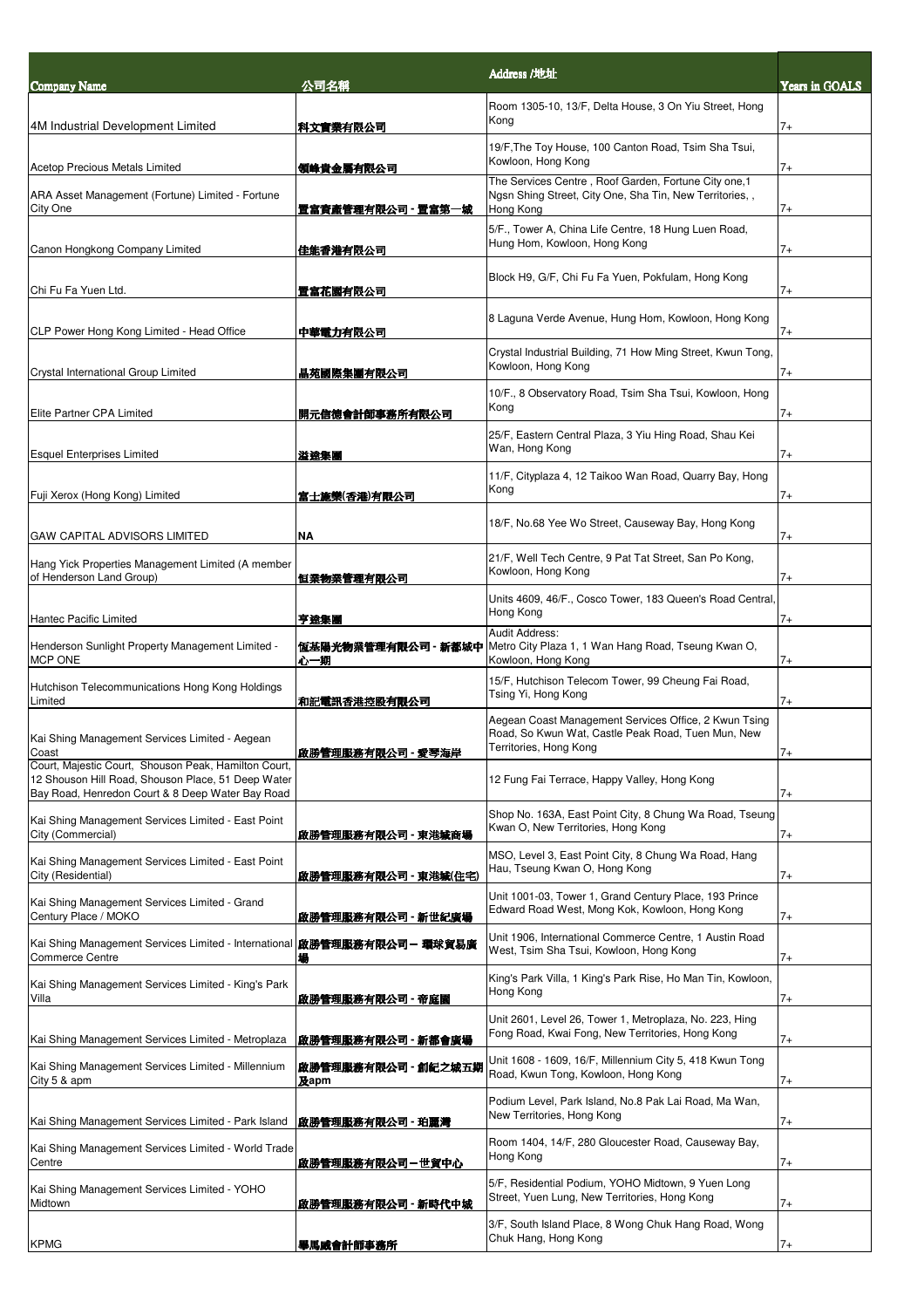|                                                                                        |                                  | 801, Dorset House, TaiKoo Place, 979 King's Road. Hong<br>Kong                                                                    |      |
|----------------------------------------------------------------------------------------|----------------------------------|-----------------------------------------------------------------------------------------------------------------------------------|------|
| Leigh & Orange Ltd.                                                                    | 利安顧問有限公司                         |                                                                                                                                   | $7+$ |
| Megastrength Security Services Company Limited                                         | 宏力保 <b>安服務有限</b> 公司              | 18/F, 78 Hung To Road, Kwun Tong, Kowloon, Hong Kong                                                                              | 7+   |
| Meiriki Japan Company Limited                                                          | <b>日本命力健康食品有限公司</b>              | Rm 1601, Tower 1 Silvercord,<br>No. 30 Canton Road, Tsim Sha Tsui,<br>Kowloon, Hong Kong                                          | $7+$ |
| Million Tech Development Ltd.                                                          |                                  | Unit 509, 5/F, Tower II, Cheung Sha Wan Plaza, 833<br>Cheung Sha Wan Road, Kowloon, Hong Kong                                     | 7+   |
| New World Departments Store China Limited                                              | 萬碧發展有限公司<br>新世界百貨中國有限公司          | 7/F, 88 Hing Fat Street, Causeway Bay, Hong Kong                                                                                  | 7+   |
| PIONEER GLOBAL GROUP LIMITED                                                           | 建生國際集團有限公司                       | 18/F, No.68 Yee Wo Street, Causeway Bay, Hong Kong                                                                                | 7+   |
|                                                                                        |                                  | Units A-D, 15/F, Goodman Kwai Chung Logistics Centre,<br>585-609 Castle Peak Road, Kwai Chung, New Territories,                   |      |
| REC ENGINEERING COMPANY LIMITED                                                        | 盈電工程有限公司                         | Hong Kong                                                                                                                         | 7+   |
| RoadShow Media Limited                                                                 | 降訊通                              | Flat D, 2/F, HK Spinners Industrial Building, Phrase 5, 760-<br>762 Cheung Sha Wan Road, Kowloon, Hong Kong                       | $7+$ |
| Target Insurance Company, Limited                                                      | 泰加保險有限公司                         | 5/F, Low Block, Grand Millennium Plaza, 181 Queen's<br>Road, Central, Hong Kong                                                   | $7+$ |
| <b>Tradeport Hong Kong Limited</b>                                                     | 香港商貿港有限公司                        | Unit 8, 2M, Tradeport Logistics Centre, No. 21, Chun Yue<br>Street, Hong Kong                                                     | 7+   |
| <b>Treasure Bullion Limited</b>                                                        | 恒信貴金屬有限公司<br>金庫金業有限公司            | Office No. 512, The Silvercord Tower 2,30 Canton Road,<br>Tsim Sha Tsui                                                           | $7+$ |
| Well Born Real Estate Management Limited                                               | 偉邦物業管理有限公司                       | Flat 802, 8/F, Golden Centre, 188 Des Voeux Road Central,<br>Sheung Wan, Hong Kong                                                | 7+   |
| Yau Lee Construction Company Limited                                                   | 有利建築有限公司                         | 10/F., Tower 1, Enterprise Square, 9 Sheung Yuet Road,<br>Kowloon Bay, Kowloon, Hong Kong                                         | $7+$ |
| China State Construction Development Holdings<br>Limited                               | 中國建築興業集團有限公司                     | 16/F, Eight Commercial Tower, No.8 Sun Yip Street, Chai<br>Wan, Hong Kong                                                         | $5+$ |
| Chinlink International Holdings Limited                                                | 普匯中金國際控股有限公司                     | Suites 5-6, 40/F., One Exchange Square, 8 Connaught<br>Place, Central, Hong Kong                                                  | $5+$ |
| CK Life Sciences Int'l., Inc.                                                          | 長江生命科技國際有限公司                     | 2 Dai Fu Street, Tai Po Industrial Estate, Tai Po, New<br>Territories, Hong Kong                                                  | $5+$ |
| Covestro (Hong Kong) Limited                                                           | 科思創(香港)有限公司                      | 43/F, One Island East, 18 Westlands Road, Taikoo Place,<br>Quarry Bay, Hong Kong                                                  | $5+$ |
| <b>DR REBORN</b>                                                                       | N/A                              | 50/F, Office Tower, Langham Place, Mong Kok, Kowloon,<br>Hong Kong                                                                | $5+$ |
| DYNAOX Hong Kong Corp., Ltd.                                                           | 達爾樂有限公司                          | Suite 807, 8/F, World Finance Centre, North Tower, 19<br>Canton Road, Kowloon, Hong Kong                                          | $5+$ |
| First Shanghai Investments Limited                                                     | 第一上海投資有限公司                       | 19/F, Wing On House, 71 Des Voeux Road, Central, Hong<br>Kong                                                                     | $5+$ |
| Hang Kei Engineering Service Limited                                                   | 恆基工程服務有限公司                       | Flat B, 5/F, 12-14 Wah Sing Street, Wah Sing Industrial<br>Building, Kwai Chung, New Territories, Hong Kong                       | $5+$ |
| Henderson Sunlight Property Management Limited -<br><b>Righteous Centre</b>            | 恆基陽光物業管理有限公司 - 富時中心  Hong Kong   | Audit Address:<br>Righteous Centre, 585 Nathan Road, Mongkok, Kowloon,                                                            | $5+$ |
| Henderson Sunlight Property Management Limited -<br>Sheung Shui Centre Shopping Arcade | 講物商場                             | Audit Address:<br>恆基陽光物業管理有限公司 - 上水中心 Sheung Shui Centre Shopping Arcade, 3 Chi Cheong Road,<br>Sheung Shui, Hong Kong            | $5+$ |
| Henderson Sunlight Property Management Limited -<br>Strand 50                          | 恆基陽光物業管理有限公司 -                   | Audit Address:<br>Bonham Trade Centre, 50 Bonham Strand, Sheung Wan,<br>Hong Kong                                                 | $5+$ |
| H-Privilege Limited (A member of Henderson Land<br>Group)                              | 尊家管業有限公司                         | 21/F, Well Tech Centre, 9 Pat Tat Street, San Po Kong,<br>Kowloon, Hong Kong                                                      | $5+$ |
| Jibpool International Limited                                                          | 集寶建業有限公司                         | Room 709-711, Eastern Harbour Centre, 28 Hoi Chak<br>Street, Quarry Bay, Hong Kong                                                | $5+$ |
| Kai Shing Management Services Limited - New Town<br>Plaza and New Town Tower           | 啟勝管理服務有限公司 - 新城市廣場第<br>期及新城市商業大廈 | Room 602-605, New Town Tower, 10-18 Pak Hok Ting<br>Street, New Territories., Hong Kong                                           | $5+$ |
| Kai Shing Management Services Limited - Sun Tuen<br>Mun Centre                         | 啟勝管理服務有限公司 - 新屯門中心               | Management Services Office, L2, Sun Tuen Mun Shopping<br>Centre, No. 55-65 Lung Mun Road, Tuen Mun, New<br>Territories, Hong Kong | $5+$ |
| Multisoft Limited                                                                      | NA                               | 19/F, Kin Sang Commercial Centre, 49 King Yip Street,<br>Kwun Tong, Hong Kong                                                     | $5+$ |
|                                                                                        |                                  |                                                                                                                                   |      |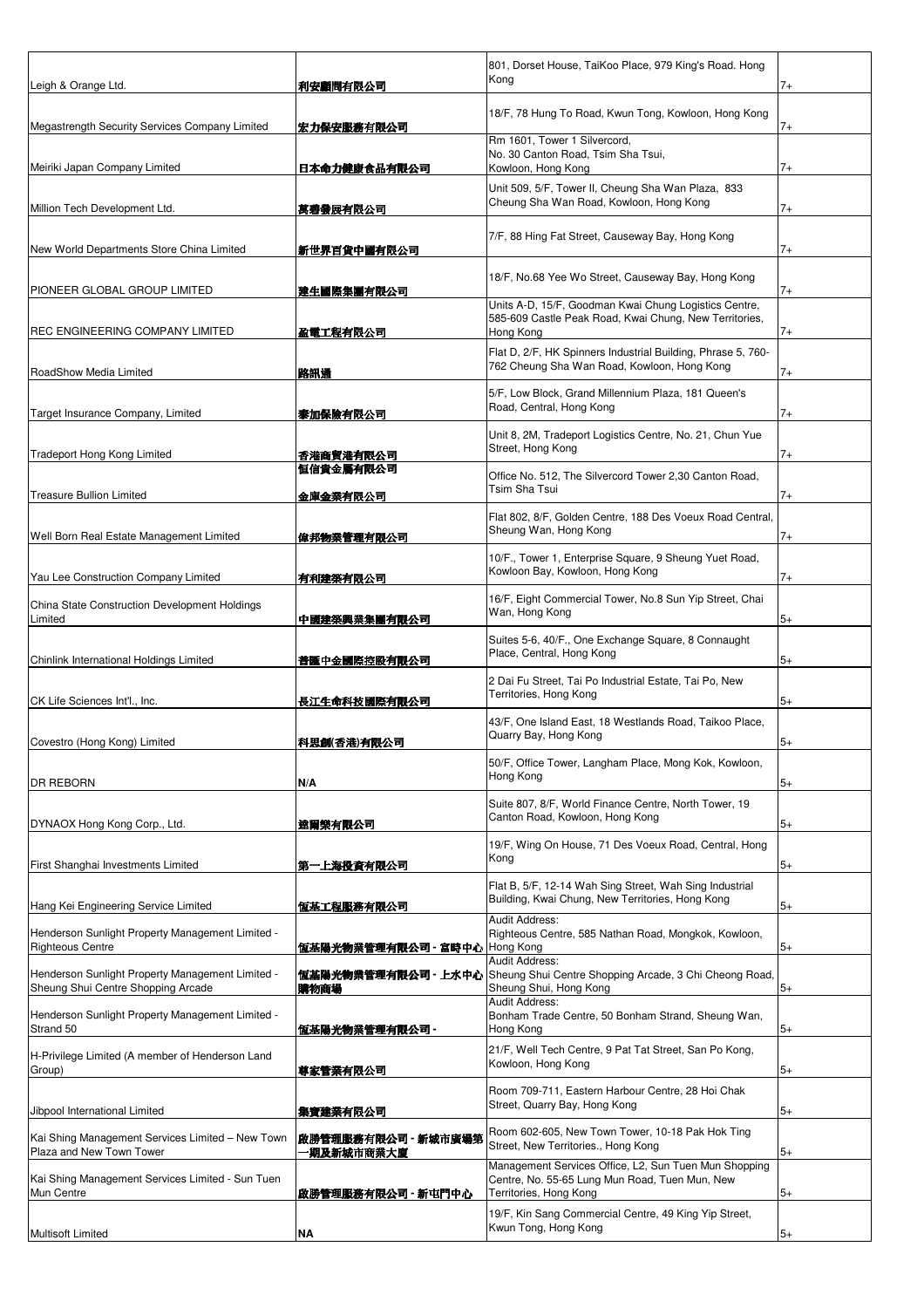| OCTOPUS CARDS LIMITED                                                 | 八達通卡有限公司                   | 46/F, Manhattan Place, 23 Wang Tai Road, Kowloon Bay,<br>Kowloon, Hong Kong                                                       | 5+   |
|-----------------------------------------------------------------------|----------------------------|-----------------------------------------------------------------------------------------------------------------------------------|------|
| <b>OP Financial Limited</b>                                           | 東英令融投資有限公司                 | 41/F, One Exchange Square, 8 Connaught Place, Central,<br>Hong Kong                                                               | 5+   |
| Shiseido Hong Kong Limited                                            | 資生堂香港有限公司                  | 17/F, One Kowloon, 1 Wang Yuen Street, Kowloon Bay,<br>Kowloon, Hong Kong                                                         | 5+   |
| <b>UMH Medical Healthcare Limited</b>                                 | 香港醫思醫療集團有限公司               | 50/F, Office Tower, Langham Place, Mongkok, Kowloon,<br>Hong Kong                                                                 | $5+$ |
| Wai Chi Opto Technology Limited                                       | 偉志光電有限公司                   | 6/F, Liven House, 63 King Yip Street, Kwun Tong, Kowloon,<br>Hong Kong                                                            | 5+   |
| AAC Technologies Holdings Inc.                                        | 瑞聲科技控股有限公司                 | Unit 1605-07, China Evergrande Centre, 38 Gloucester<br>Road, Wan Chai, Hong Kong                                                 | 3+   |
| Acer Computer (Far East) Limited                                      | 宏基電腦(遠東)有限公司               | Unit 2013-16, 20/F, Pauly centre, 51 Hung To Road, Kwun<br>Tong, KLN                                                              | 3+   |
| Agile Group Holdings Limited                                          | 雅居樂集團控股有限公司                | 18/F., Three Pacific Place, 1 Queen's Road East, Hong<br>Kong                                                                     | 3+   |
| ARA Asset Management (Fortune) Limited - Ma On<br>Shan Plaza          | 置富資産管理有限公司 - 馬鞍山廣場         | Shop No. 249, Ma On Sha Plaza, 608 Sai Sha Raod, Ma On<br>Shan, Sha Tin, New Territories, Hong Kong                               | 3+   |
| Artwill (Hong Kong) Limited                                           | 藝圖(香港)有限公司                 | 19/F., 103 Hennessy Road, Wan Chai, Hong Kong                                                                                     | 3+   |
| <b>Brilliant Education Expert Limited</b>                             | 鑄博教育                       | Suites 08-10, 23A/F, Tower 2, The Gateway, Harbour City,<br>25 Canton Road, Tsim Sha Tsui, Kowloon, Hong Kong                     | $3+$ |
| <b>Brilliant Precious Metals Limited</b>                              | 鑄博皇御金屬有限公司                 | 25/F, Pilkem Commercial Centre, 8 Pilkem Street, Jordon,<br>Kowloow, Hong Kong                                                    | 3+   |
| Catil International Holdings Limited                                  | 卡迪爾國際控股有限公司                | 18D, Mai Wah Industrial Building, 1-7 Wah Sing Street,<br>Kwai Chung, New Territories, Hong Kong                                  | 3+   |
| CLP Power Hong Kong Limited - GBG Management<br><b>Building</b>       | 中華電力有限公司                   | Yung Long Road, Lung Kwu Tan, Tuen Mun, New<br><b>Territories</b>                                                                 | 3+   |
| Deco Classic Limited                                                  | 溢豐工程有限公司                   | Unit 8, 18/F, Metro Loft, 38 Kwai Hei Street, Kwai Chung,<br>New Territories, Hong Kong                                           | 3+   |
| <b>DSG Energy Limited</b>                                             | 特爾高能源有限公司                  | Suite 2201-02, 22/F, AIA Kowloon Tower, Landmark East,<br>100 How Ming Street, Hong Kong                                          | 3+   |
| FIRST CHOICE (HONG KONG) MEDICAL<br><b>LABORATORY LIMITED</b>         | 香港卓信警療化驗所有限公司              | Unit 01, 8/F, CCT Telecom Building, 11 Wo Shing Street,<br>Shatin, New Territories, Hong Kong                                     | 3+   |
| Guoan International Limited                                           | 國安國際有限公司                   | 15/F, Admiralty Centre, Tower 2, 18 Harcourt Road, Hong<br>Kong                                                                   | 3+   |
| Hitachi Capital (Hong Kong) Limited                                   | 日立金融(香港)有限公司               | 12/F, Wai Fung Plaza, 664 Nathan Road, Mong Kok,<br>Kowloon, Hong Kong                                                            | 3+   |
| <b>HKR</b> International Limited                                      | 香港興業國際集團有限公司               | 23/F, China Merchants Tower, Shun Tak Centre, 168<br>Connaught Road, Centre, Hong Kong                                            | 3+   |
| Jones Lang LaSalle Management Services Limited -<br><b>CCB Centre</b> | 仲量聯行物業管理有限公司- 中國建設<br>銀行中心 | 5/F, CCB Centre, 18 Wang Chiu Road, Kolwoon Bay,<br>Kowloon, Hong Kong                                                            | 3+   |
| K. Wah Construction Materials (Hong Kong) Limited                     | 嘉華建材(香港)有限公司               | Suite 912, 9/F, Skyline Tower, 39 Wang Kwong Road,<br>Kowloon Bay, Hong Kong                                                      | 3+   |
| Kai Shing Management Services Limited - The Wings                     | 啟勝管理服務有限公司 - 天晉  服務處       | No.12, Tong Chun Street, Tseung Kwan O, New Territories,<br>Hong Kong                                                             | 3+   |
| Kai Shing Management Services Limited - The Wings<br><b>IIIA</b>      | 啟勝管理有限公司 - 天晉IIIA          | Management Office, The Wings IIIA, 19 Tong Yin Street,<br>Tseung Kwan O, New Territories, Hong Kong                               | 3+   |
| Kai Shing Management Services Limited - V city                        | 啟勝管理有限公司-V city            | V city MSO, 1/F, V city, 83 Heung Sze Wui Road, San Hui,<br>Tuen Mun, New Territories, Hong Kong                                  | 3+   |
| Konica Minolta Business Solutions (HK) Ltd.                           | 柯尼卡美能達商業系統(香港)有限公司         | Room 208, 2/F, Eastern Centre, 1065 King's Road, Quarry<br>Bay, Hong Kong                                                         | 3+   |
| Lifestyle International Holdings Limited                              | 利福國際集團有限公司                 | 20/F, East Point Centre, 555 Hennessy Road, Causeway<br>Bay, Hong Kong                                                            | 3+   |
|                                                                       |                            | <b>Mailing Address:</b><br>Room 805-806 Ping Fai Industrial Building, 312-314 Un<br>Chau Street, Sham Shui Po, Kowloon, Hong Kong |      |
| Lions Kidney Educational Centre and Research<br>Foundation            | 國際獅子會腎病教育中心及研究基金           | Audit Address:<br>18 Kwong Fuk Road, Shop B, G/F, Tai Po, New Territories,<br>Hong Kong                                           | 3+   |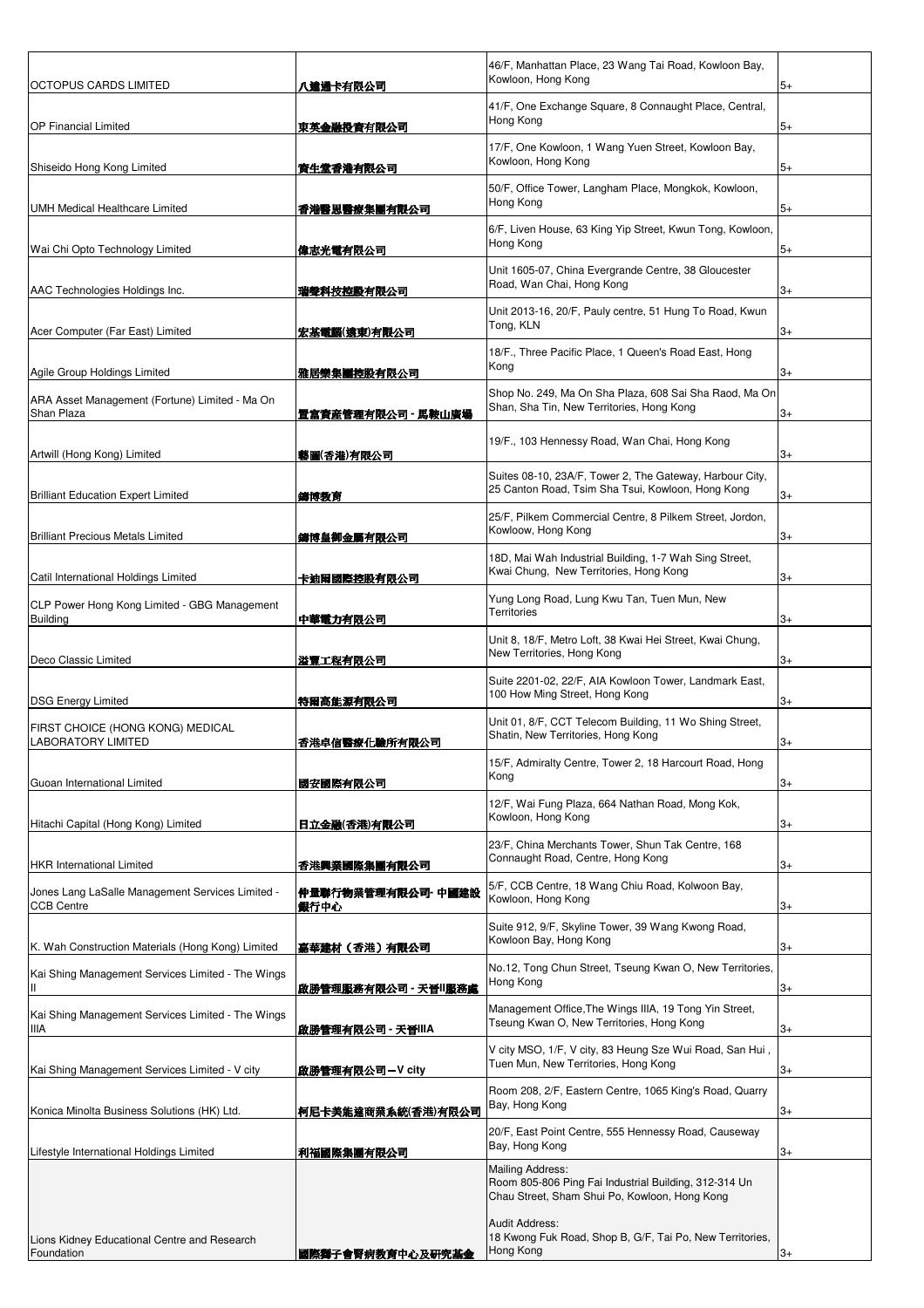| Lok Hei Development Limited                                                                             | 樂熹發展有限公司               | Unit 8-11 Floor 7, Metropole Square, 2 On Yiu Street,<br>Shatin, N.T., Hong Kong                                                             | 3+           |
|---------------------------------------------------------------------------------------------------------|------------------------|----------------------------------------------------------------------------------------------------------------------------------------------|--------------|
| Modern Beauty Salon                                                                                     | 現代美容中心                 | 6/F, Sino Industrial Plaza, 9 Kai Cheung Road, Kowloon<br>Bay, Kowloon, Hong Kong                                                            | 3+           |
| Supreme Management Services Limited - Ultima                                                            | 超卓管理服務有限公司 - 天鑄        | L1 Management Services Office, 23 Fat Kwong Street, Ho<br>Man Tin, Kowloon, Hong Kong                                                        | 3+           |
| TALENT PRENEUR MANAGEMENT CONSULTANCY<br><b>CO. LIMITED</b>                                             | 匯萃行政管理顧問有限公司           | Room I, 12/F, Valiant Industrical Centre, 2-12 Au Pui Wan<br>Street, Fo Tan, New Territories, Hong Kong                                      | 3+           |
| The Harbourview                                                                                         | 灣景國際                   | 4 Harbour Road, Wan Chai, Hong Kong                                                                                                          | 3+           |
| Wilson Parking (Holdings) Limited                                                                       | 威信停車場管理(控股)有限公司        | Rm2901, 29/F, Metroplaza Tower 1, Hing Fong Road, Kwai<br>Chung, New Territories, Hong Kong                                                  | 3+           |
| Build King - SKEC Joint Venture<br>Contract No. HY/2014/20 - Central Kowloon Route -<br>Yau Ma Tei West | 利基-SKEC聯營              | Site Office at 28 Hoi Wang Road, Yau Ma Tei, Kowloon,<br>Hong Kong<br>Contract No. HY/2014/20 - Central Kowloon Route - Yau Ma   1+          |              |
|                                                                                                         |                        | In the construction of Contract No. HY/2009/10 Central-Wan<br>Chai Bypass - Tunnel (North Point Section) and Island<br>Eastern Corridor Link |              |
| Chun Wo - CRGL - MBEC Joint Venture<br>Citybase Property Management Limited - Vanta                     | 俊和 - 中國中鐵 - 中鐵大橋局聯營    | 21-33 Tai Lin Pai Road, Kwai Tsing, New Territories, Hong<br>Kong                                                                            | $1+$         |
| <b>Industrial Centre</b>                                                                                | 港基物業管理有限公司 - 宏達工業中心    | Unit 605-606, 6/F, Building 12W Hong Kong Science and<br>Technology Park, N.T, Hong Kong                                                     | $1+$         |
| <b>CLP Innovation Enterprises Limited</b>                                                               | <b>NA</b><br><b>NA</b> | 47/F, One Taikoo Place, 979 King's Road, Quarry Bay,<br>Hong Kong                                                                            | $1+$<br>$1+$ |
| Facebook Hong Kong Limited<br>General Mills Hong Kong Ltd.                                              | <b>NA</b>              | Level 21, Tower 1, MegaBox, Enterprise Square 5,<br>38 Wang Chiu Rd,<br>Kowloon Bay, Kowloon                                                 | $1+$         |
| Gondola Technology Company Limited                                                                      | 貢多拉科技有限公司              | Unit 1601, The One Mid Town, No. 11 Hoi Shing Road,<br>Tsuen Wan, N.T.                                                                       | $1+$         |
| HEALTHPRO MEDICAL SERVICES CENTRE<br><b>LIMITED</b>                                                     | 香港優質醫療有限公司             | Room 10, 37/F, Langham Place Office Tower. 8 Argyle<br>Street. Mongkok, Kowloon, Hong Kong                                                   | $1+$         |
| <b>HKR Limited - CDW Building</b>                                                                       | 香港興業成業有限公司-中染大廈        | CDW Building Management Office,<br>Unit 08, 10/F,<br>CDW Building.                                                                           | $1+$         |
| Hong Kong Institute of Certified Public Accountants                                                     | 香港會計師公會                | 37/F Wu Chung House, 213 Queensway Road East,<br>Wanchai, Hong Kong                                                                          | $1+$         |
| HONG KONG LABORATORY CO. LIMITED                                                                        | 香港化驗所有限公司              | Room F, 8/F, Valiant Industrial Centre, 2-12 Au Pui Wan<br>Street, Fo Tan, N.T., Hong Kong                                                   |              |
| HONG KONG MANLIX BIOMEDICAL LABORATORY<br><b>CENTRE LIMITED</b>                                         | 香港萬利分子檢驗中心有限公司         | Room S, 9/F, Valiant Industrial Centre, 2-12 Au Pui Wan<br>Street, Fo Tan, N.T., Hong Kong                                                   | $1+$         |
| HONG KONG MATERNAL AND INFANT MEDICAL<br>LIMITED                                                        | 香港婦幼醫療服務中心有限公司         | Room 13, 2/F Lung Fung Garden, No.33 Lung Sum Avenue,<br>Sheung Shui, N.T.                                                                   | $1+$         |
| Impro International Limited                                                                             | 鷹普國際有限公司               | Unit 1008, Shui On Centre, 6-8 Harbour Road, Wanchai,<br>Hong Kong                                                                           | $1+$         |
| <b>Kerry Properties Limited</b>                                                                         | 嘉里建設有限公司               | 25/F, Kerry Centre, 683 King's Road, Quarry Bay, Hong<br>Kong                                                                                | $1+$         |
| <b>M2R Solutions Limited</b>                                                                            | NA                     | 5/F, Mass Resources Development Building, 12 Humphreys<br>Avenue, Tsim Sha Tsui, Kowloon, Hong Kong                                          | $1+$         |
| <b>Million Group</b>                                                                                    | 萬安集團                   | Million Group Center, 1-11Ka Ting Road, Kwai Chung, New<br>Territories, Hong Kong                                                            | $1+$         |
| Orient Securities International Financial Group Limited                                                 | 東証國際金融集團有限公司           | 28 & 29/F, 100 Queen's Road, Central, Hong Kong                                                                                              | $1+$         |
| Rahmen (Asia) Limited                                                                                   | 域文(亞洲)有限公司             | Unit 612, 6/F, International Plaza, 20 Sheung Yuet Road,<br>Kowloon Bay, Kowloon, Hong Kong<br>33rd Floor Wu Chung House                     | $1+$         |
| Ronald Lu & Partners (Hong Kong) Ltd                                                                    | 呂元祥建築師事務所(香港)有限公司      | 213 Queen's Road East<br>Wanchai                                                                                                             | $1+$         |
| SCREEN GP China Co., Ltd.                                                                               | 網屏圖像科技(中國)有限公司         | Room 2003, 20/F, Cable TV Tower, No. 9 Hoi Shing Road,<br>Tseun Wan, N.T., Hong Kong                                                         | $1+$         |
| Shun Tak Properties Limited                                                                             | 信德置業管理有限公司             | Room 908, 9/F West Tower, Shun Tak Centre, 200<br>Connaught Road Central, Hong Kong                                                          | $1+$         |
| <b>SMEC Asia Ltd</b>                                                                                    | 瑞峰工程顧問有限公司             | 27/F Ford Glory Plaza, 37-39 Wing Hong St, Cheung Sha<br>Wan, Kowloon, Hong Kong                                                             | $1+$         |